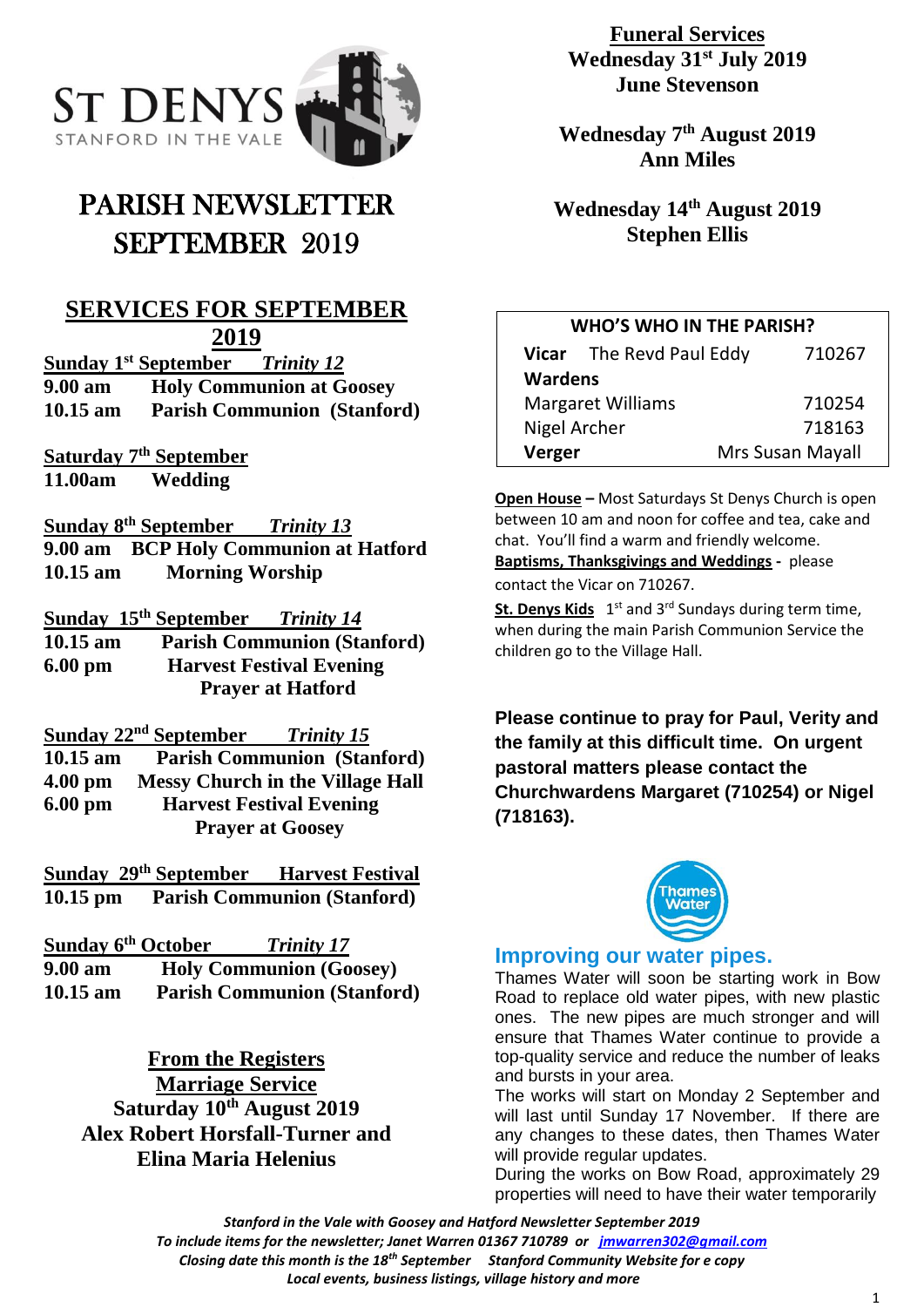turned off; however, these residents will be given plenty of notice.

So, the works can be done safety, there will be a road close from the junction of Bow Road and Cottage Road up to Bow Farm. The properties within this road closure will have access to their homes, however for everyone else, the diversion signs will need to be followed as there will be no through traffic. The water main and service pipes are in the road; therefore, a road closure is the only appropriate traffic management for these works.

If you have any queries, please ask the team on site as they're always happy to help. You can get in touch with Thames Water on 0800 316 9800, by selecting option one and quoting the reference number BB293783.

#### **Thank you from Hatford**

Thank you to all those who braved the sweltering heat of the hottest day of the year so far to come to our Fete at the end of June. It was good to see old friends as well as new faces, including a couple of horses and riders, who stopped to enjoy the welcome shade under a tree on the Village Green. Thank you to everyone who helped on the day and/or donated raffle and tombola prizes, including The Midland Co-op. We are also very grateful to Earthline for sponsoring our Fete. Thank you all for your support in aid of St. George's Church Preservation Fund, which will help to keep our lovely old church open for everyone to enjoy. We look forward to seeing you all again next year. Hatford Village Committee

**Stanford in the Vale CE Primary School** High Street

**From September 2019** Stanford in the Vale CE Primary School have one or two spaces in

Year 2 Year 3 Year 5 Year 6

If you are interested please ring the school office on 01367 710474 to arrange a visit.

#### **BIG KNIT**

A huge thank you to all those knitters who took part in the Big Knit Project. Thursday, 18th July, was collection day and resulted in **2611** tiny hats being donated to help raise funds to maintain Age UK's Information and Helpline. As each hat is worth 25p, when sold on innocent smoothie bottles, this means that **£652.75** was raised for the cause. Well done and thank you so much, on behalf of Age UK Oxfordshire.

# **Bored with Monopoly? Try**

**boardGOATS!** boardGOATS meets fortnightly on Tuesdays at the Horse and Jockey to play "Euro" style boardgames (i.e.

modern games like Ticket to Ride, Carcassonne, Catan and Bohnanza). You don't have to know any rules or how to play the games, as we explain as we go along. We usually play shorter games from 7.30pm as people arrive, until 8pm when we will start something a little longer. For more details, see https://boardgoats.org or email boardGOATS@gmail.com, alternatively just come along, grab a pint or a coffee from the bar, and join us for one of our next meetings: **3 rd & 17th September**

#### **WHEELCHAIR LOAN**

**A reminder that the village wheelchair is available, for temporary loan, to any resident of Stanford in the Vale ... Day trips out, temporary mobility problems, visitors with disabilities etc. For more information phone 01367 710724**.

#### **Drama Group**

The next meeting of the Drama Group will be in the Village Hall on **Tuesday's at 8.00 pm.** New members will be very welcome. Our next production will be a pantomime to be staged in February. As well as budding actors and actresses there are plenty of opportunities to help off the stage such as building and painting props and scenery or helping with publicity. For more information contact John Smith on 710494 or Email: [jofrsmith@gmail.com](mailto:jofrsmith@gmail.com)

> **The next Parish Council Meeting is on Wednesday 4 th September in the large Village Hall at 7.30 pm All welcome**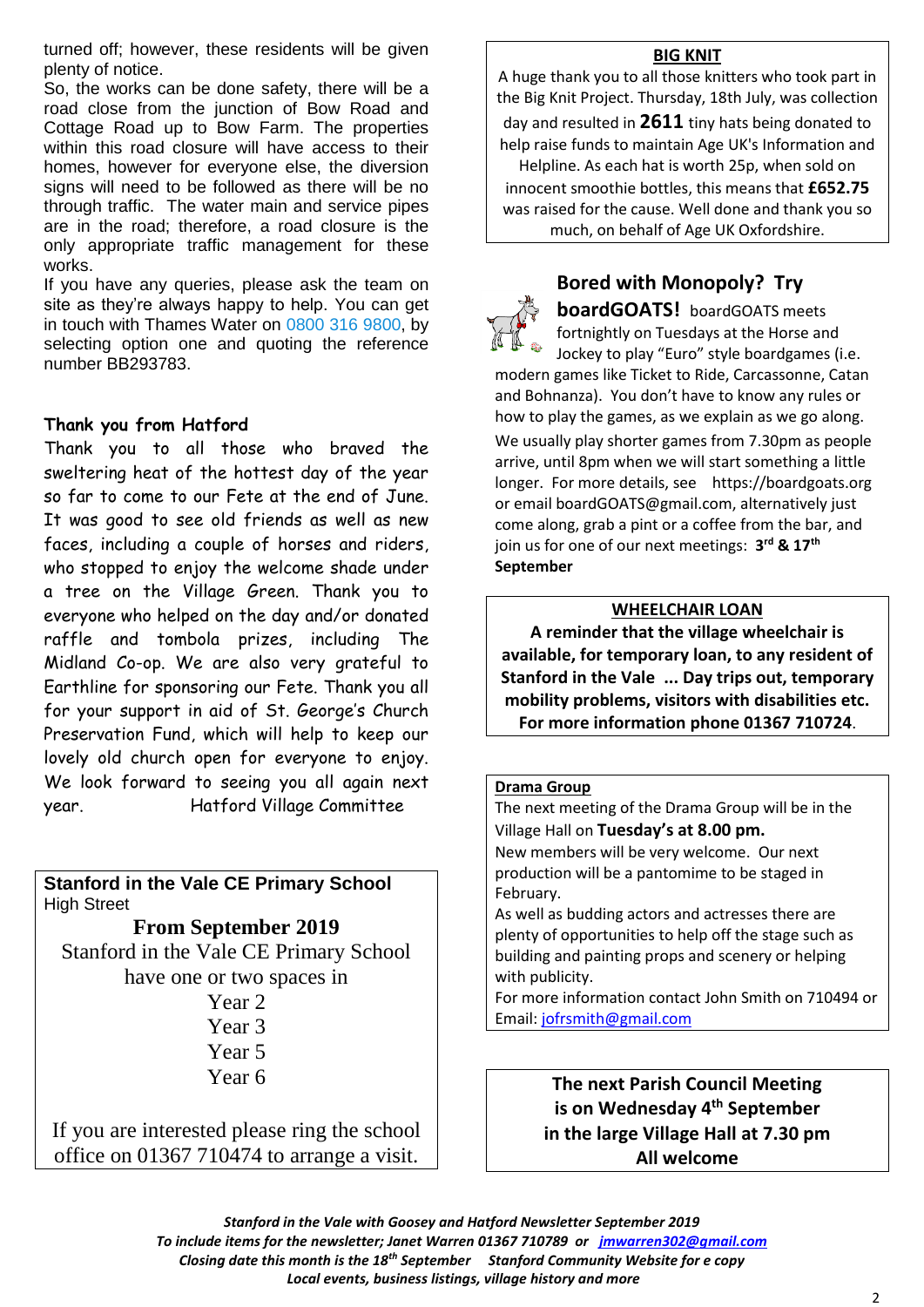# **Scramblers Thursday 5 th and 19th September**

 **9.00-10.30** In the Church All toddlers and carers welcome

## **Art Exhibition - Stanford Art Group**

3 day exhibition of art by members of Stanford Art Group

**Friday 6th Sept 2pm-5pm Saturday 7th Sept 10am-5pm Sunday 8th Sept 10am-5pm** The Vine, Mill Farm, Stanford in the Vale. on A417, leaving village on way towards Wantage

### **Horticultural Show**

**The show will take place in the Village Hall on Sunday, September 8 th**

**CLASSES FOR FLORAL ART, FLOWERS, FRUIT, VEGETABLES, DOMESTIC AND HANDICRAFT - PLUS CHILDREN'S CLASSES** (Activities for the Summer Holiday?)

**OPEN TO THE PUBLIC 2.15pm RAFFLE, TOMBOLA, REFRESHMENTS etc. PRODUCE AUCTION**

**SCHEDULES AND ENTRY FORMS AVAILABLE FROM:**

**JOHN SMITH, 5 NEVILLE WAY, STANFORD IN THE VALE (Tel: 710494. Email: [jofrsmith@gmail.com\)](mailto:jofrsmith@gmail.com) OR Stanford Coffee Shop**

**Zumba Gold - Stanford in the Vale Village Hall** Fun packed dance Latin-inspired fitness class aimed at 55+ Mondays 12-1pm £5 No need to book - just come along! Contact : [Eugeniezumba@outlook.com](mailto:Eugeniezumba@outlook.com)

**Stanford Art Group Monday 9 th September** Still Life Workshop with Sue Klemencic Non-members welcome Members £2 Non-Members £5 Stanford Village Hall (Small Hall) 7.30 pm

**Stanford in the Vale History Group** Meeting at Stanford Village Hall, in the Small Hall **Tuesday, 10th September** Start time: 7:45 p.m. **Topic: History of Donnington Castle** Speaker: Dr David Peacock Visitors welcome (£3 entrance) Refreshments and raffle. Further information: Contact Phil Morris, 01367 710285

# **Faringdon & District U3A in September**

**Thursday 12th September 2019** will see the return of **Dr David Jones** a research biologist at the Natural History Museum in London: he is also a lecturer at Imperial College. Dr Jones is returning by popular demand to talk about "**The Most Dangerous Animals"** in Faringdon Corn Exchange at 2.30pm. His talk, based on published research, lists the scary truth behind the statistics, and is almost guaranteed to be funny, factual and interesting. The talk is followed by refreshments; it is open to all members but visitors are required to pay £1.50 as an entrance fee.

**Tuesday 1 st October** in Faringdon Corn Exchange 10am until noon. **The Annual Open Day** provides a chance to meet different folk, to consider different activities or groups and to enjoy coffee/tea and biscuits.

For further information on these dates investigate all on the U3A website <https://faringdondistrictu3a.com/> or contact the branch chairman Margaret Brown on 01367 615 385

#### **Fairtrade Stall**

**Saturday 14th September 10am - 12 noon in St Denys' Church** Fairtrade, food, drink and gifts from the Mustard Seed shop in Faringdon.

#### **AGE UK OXFORDSHIRE**

Ann Collins, from Age UK Oxfordshire, will be at - **Stanford Coffee Shop on Tuesday 17th September 10am - 12.00am**

- to answer your questions, or give advice, on issues that arise with ageing. Don't miss the opportunity to meet her and find out how she can help, whether you are an older person, a career, family member or friend, Ann will be pleased to meet you.